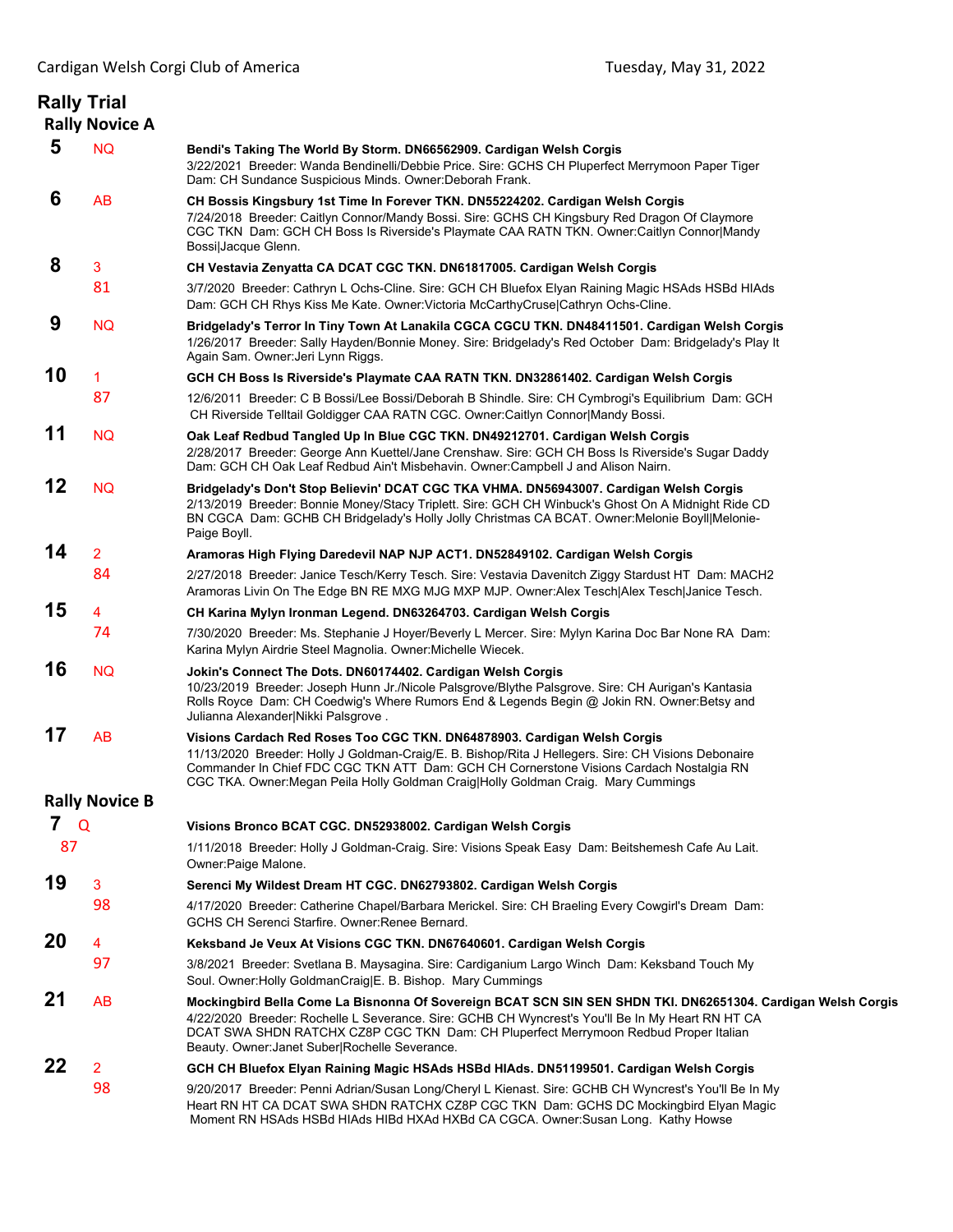|    |                           | Cardigan Welsh Corgi Club of America                                                                                                                                                                                                                                                                                                    | Tuesday, May 31, 2022                                                                                       |
|----|---------------------------|-----------------------------------------------------------------------------------------------------------------------------------------------------------------------------------------------------------------------------------------------------------------------------------------------------------------------------------------|-------------------------------------------------------------------------------------------------------------|
| 23 | Q                         | CH Vestavia Black Caviar PT. DN61817004. Cardigan Welsh Corgis                                                                                                                                                                                                                                                                          |                                                                                                             |
|    | 97                        | 3/7/2020 Breeder: Cathryn L Ochs-Cline. Sire: GCH CH Bluefox Elyan Raining Magic HSAds HSBd HIAds<br>Dam: GCH CH Rhys Kiss Me Kate. Owner: Susan Long.                                                                                                                                                                                  |                                                                                                             |
| 24 | Q                         | Moonfox Midnightsnuggler. DN47717002. Cardigan Welsh Corgis                                                                                                                                                                                                                                                                             |                                                                                                             |
|    | 95                        | 9/25/2016 Breeder: Camille Long. Sire: CH Aragorn's Thelonious Monk Dam: CH Moonfox-Rubad Xi Tauri.<br>Owner: Cherie Fausnaugh.                                                                                                                                                                                                         |                                                                                                             |
| 25 | <b>NQ</b>                 | Corwynt Tayken Family Business. DN65457001. Cardigan Welsh Corgis<br>1/25/2021 Breeder: Susan Stephon/Donna Lonnquist. Sire: TC AGCH MACH25 PACH3 Corwynt Tayken<br>Crushed Ice RN HSAds HIAds HXAds MXC6 PAD MJB7 PJD MXP7 Dam: MACH2 Corwynt Tayken<br>Amazing MXG MJG OF. Owner: Jo Powers.                                          |                                                                                                             |
| 26 | <b>NQ</b>                 | CH Laughingdawg Merrymoon Cedar Tree Spirit CA BCAT CGC TKN. DN41947402. Cardigan Welsh Corgis<br>12/24/2014 Breeder: Teresa Kay Smith/Barbara Hoffman. Sire: GCH CH Pluperfect Merrymoon Davenitch                                                                                                                                     | Praise Thee Well Dam: Merrymoon Pluperfect Par Tay. Owner: Teresa K Smith Jan Holewinski Donald Holewinski. |
| 27 | Q                         | Kipperton Cheri Cheri Lady. DN65356707. Cardigan Welsh Corgis                                                                                                                                                                                                                                                                           |                                                                                                             |
|    | 89                        | 12/19/2020 Breeder: Dr. Kevin Price-Brenner/Dr. Paul Price-Brenner. Sire: GCHS CH Madhatter's Achilles'<br>Heel BCAT Dam: CH Redbud Kaleidoscope Eyes. Owner: Roxanne Michel Morissette.                                                                                                                                                |                                                                                                             |
| 28 | Q                         | Cornerstone Amity Give A Little Whistle. DN67248901. Cardigan Welsh Corgis                                                                                                                                                                                                                                                              |                                                                                                             |
|    | 70                        | 5/8/2021 Breeder: Rita J Hellegers. Sire: GCH CH Cornerstone's Moonlit Dam: Cornerstone's Lift Your<br>Voice. Owner: Jonathan Strong Mrs Jeannie Strong Rita J Hellegers.                                                                                                                                                               |                                                                                                             |
| 29 | AB                        | Chris Team Perfect Fighter CGC. DN68657101. Cardigan Welsh Corgis<br>4/22/2021 Breeder: Krzysztof Michalski. Sire: Uszaki Once Upon A Time Dam: Astersland Jazzy Jewel.<br>Owner: Linda Smith Richard Smith.                                                                                                                            |                                                                                                             |
| 30 | AB                        | CH Xtacee Friends In Low Places. DN64225106. Cardigan Welsh Corgis<br>10/16/2020 Breeder: Kathryn Schwabe. Sire: GCH CH Rochar&Stubbyacres Biloxi Blues Dam: CH Xtacee<br>Holiday On Ice. Owner: Kathryn Schwabe.                                                                                                                       |                                                                                                             |
| 31 | 1                         | CH Keerocka's Out With A Bang! CDX BN PT FDC CGC TKN. DN54908206. Cardigan Welsh Corgis                                                                                                                                                                                                                                                 |                                                                                                             |
|    | 98                        | 8/27/2018 Breeder: Julie Miller/Cindy McDonald. Sire: GCHS CH Wyncrest Clear Creek Once Upon A<br>Dream CA BCAT CGCA Dam: CH Summit Foggy Bottom I Wannabluvdbyu BN FDC CGC TKN.<br>Owner: Julie Miller James Miller.                                                                                                                   |                                                                                                             |
| 32 | Q                         | CH Coedwig's Bibbidi-Bobbidi-Boo @ Jokin. DN57236803. Cardigan Welsh Corgis                                                                                                                                                                                                                                                             |                                                                                                             |
|    | 94                        | 3/30/2019 Breeder: Kim Shira/Leo Eickhoff. Sire: CH Snapdragon Coedwig's Polar Ice Dam: CH Car-<br>Rae's Pandamonium. Owner:Nicole Palsgrove Nicole Palsgrove Joseph Hunn Blythe Brady.                                                                                                                                                 |                                                                                                             |
| 33 | Q                         | CH White Hart Felix Felicis PT TKN. DN63767208. Cardigan Welsh Corgis                                                                                                                                                                                                                                                                   |                                                                                                             |
|    | 78                        | 8/15/2020 Breeder: Barbara R Miller. Sire: GCH CH Timepiece's I Am I Said FDC BCAT CGCA CGCU<br>TKN ATT VSWB Dam: GCH CH White Hart Crazy Little Thing Called Love HSAds HIAds CGCA CGCU<br>TKN. Owner:Barbara Miller.                                                                                                                  |                                                                                                             |
| 35 | Q                         | GCH CH Yasashiikuma Jaunty Jolene. DN42507003. Cardigan Welsh Corgis                                                                                                                                                                                                                                                                    |                                                                                                             |
|    | 94                        | 12/26/2014 Breeder: Shelley Camm. Sire: GCHG CH Telltail Like A Rolling Stone Dam: GCH CH<br>Yasashiikuma Smoky Mountn Maid. Owner:Catherine Skimin.Agent: Kathryn Schwabe                                                                                                                                                              |                                                                                                             |
| 36 | Q                         | Airdrie Arbennig Money Isn't Everything CGC. DN57283401. Cardigan Welsh Corgis                                                                                                                                                                                                                                                          |                                                                                                             |
|    | 89                        | 10/19/2018 Breeder: Emily Banaszak/Janet Jackson. Sire: GCHP CH Kosmar Striking Back Of Bridgelady<br>CA CGCA Dam: CH Arbennig Bustin' Out All Over. Owner: Janet Jackson.                                                                                                                                                              |                                                                                                             |
| 37 | Q                         | Riverbend Isle Have Another MX MXJ MXF. DN58883402. Cardigan Welsh Corgis                                                                                                                                                                                                                                                               |                                                                                                             |
|    | 97                        | 6/22/2019 Breeder: Kimberly Gibson/Kathleen Gibson. Sire: CH Riverbend Lincoln Here For The Defense<br>OA NAJ AXP AJP Dam: CH White Raven Come Friends MX MXJ XF, Owner:Carrie Ruhde,                                                                                                                                                   |                                                                                                             |
| 38 | Q                         | Xtacee Octane Atlantic City AXP AJP NFP BCAT ACT1J CGC TKN. DN59839102. Cardigan Welsh Corgis                                                                                                                                                                                                                                           |                                                                                                             |
|    | 83                        | 9/23/2019 Breeder: Kathryn Schwabe/Lisa Rhyner. Sire: GCH CH Octane's Witch Hunt RN AXP AJP XFP<br>DCAT TKA ATT Dam: CH Xtacee Holiday On Ice. Owner: Heather Masch.                                                                                                                                                                    |                                                                                                             |
| 39 | AB                        | GCH CH Laughing Dawg's Myrna Loy BCAT CGC TKN. DN36643601. Cardigan Welsh Corgis<br>4/9/2013 Breeder: Teresa Kay Smith. Sire: CH Merrymoon Pluperfect Pathway Dam: CH Redbud's I Saw<br>Her Standing There. Owner: Teresa K Smith.                                                                                                      |                                                                                                             |
| 40 | AB                        | Jokin's Intriguing Legend Begins. DN65323601. Cardigan Welsh Corgis<br>12/15/2020 Breeder: Joseph Hunn Jr./Nicole Palsgrove/Blythe Palsgrove. Sire: GCHB CH Coedwig's Black<br>Diamond PT Dam: CH Coedwig's Where Rumors End & Legends Begin @ Jokin RN. Owner: Nicole<br>Palsgrove Blythe Palsgrove Brady Lillian Alexander J Hunn Jr. |                                                                                                             |
|    | <b>Rally Intermediate</b> |                                                                                                                                                                                                                                                                                                                                         |                                                                                                             |
| 43 | N <sub>O</sub>            |                                                                                                                                                                                                                                                                                                                                         | Lanakila's Olivia Autumn's Short Stack W Manle Syr RN CGCA CGCLLTKL DN64608808, Cardigan Welsh Cou          |

| 43 | <b>NO</b> | Lanakila's Olivia Autumn's Short Stack W Maple Syr RN CGCA CGCU TKI. DN64608808. Cardigan Welsh Corgis |
|----|-----------|--------------------------------------------------------------------------------------------------------|
|    |           | 9/8/2020 Breeder: Heidi Kilgore/Melissa Sue Klingerman. Sire: Bridgelady's The Mighty Mac Dam:         |
|    |           | Lanakila's Everything Nonsense At Denti Di Leone DCAT. Owner:Rebecca Taylor.                           |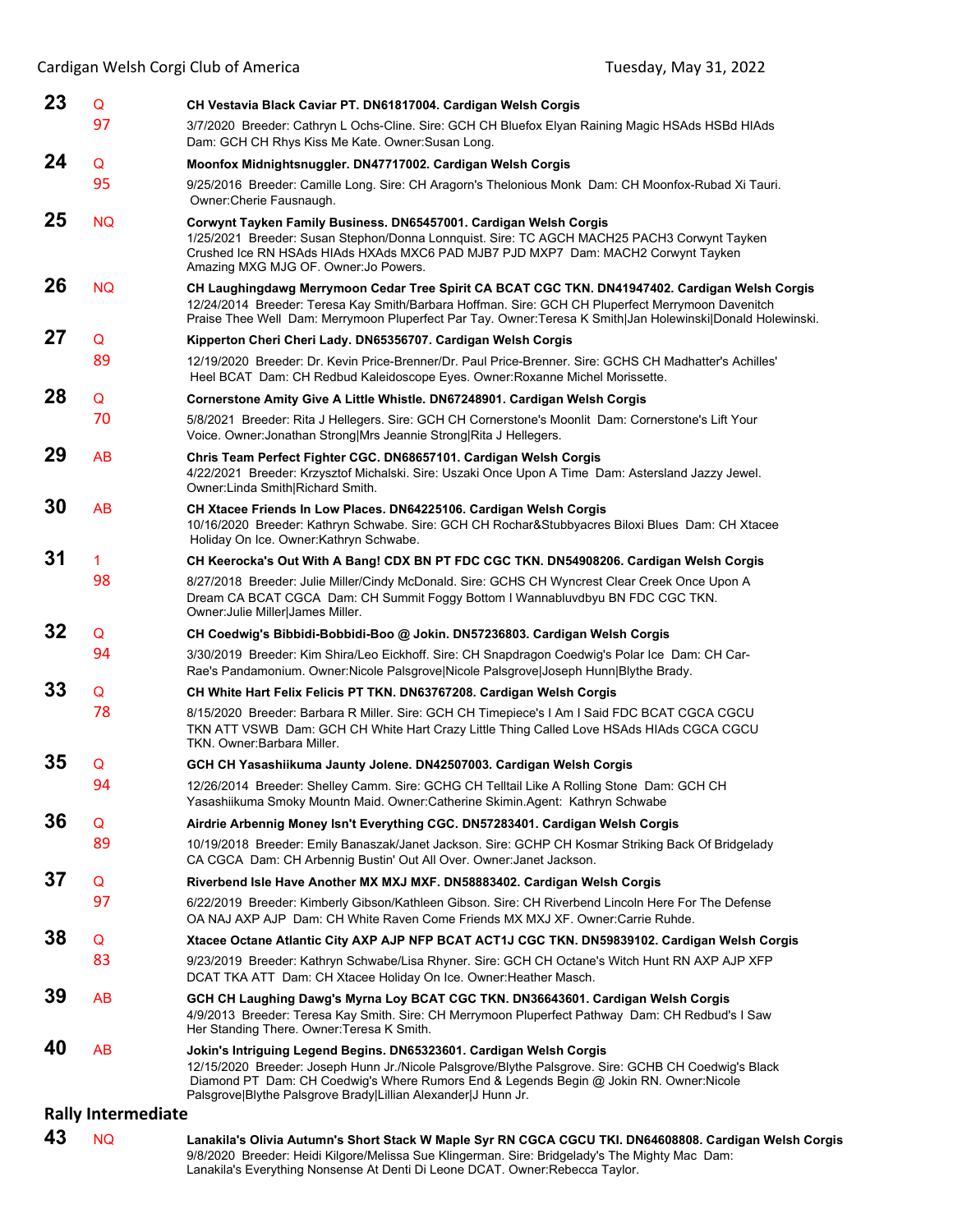| Cardigan Welsh Corgi Club of America |           |                                                                                                                                                                                                                                                                                   | Tuesday, May 31, 2022                                                                                                                                                                                                                                                                           |
|--------------------------------------|-----------|-----------------------------------------------------------------------------------------------------------------------------------------------------------------------------------------------------------------------------------------------------------------------------------|-------------------------------------------------------------------------------------------------------------------------------------------------------------------------------------------------------------------------------------------------------------------------------------------------|
| 44                                   | <b>NQ</b> | 2/23/2019 Breeder: Lori A Frost. Sire: GCH CH Glasshouse Black Jack HSAsM FDC CAA RATN CGC<br>TKN Dam: Glasshouse Runnin' From The Blues. Owner: Courtney Wissig Lori Frost.                                                                                                      | CH Glasshouse They Say There's Gold RN BCAT SCN THDN CGCA CGCU TKN. DN58089001. Cardigan Welsh Corgis                                                                                                                                                                                           |
| 45                                   | <b>NQ</b> | Yasashiikuma Daydream Believer RN CGC TKN. DN54353001. Cardigan Welsh Corgis<br>CH Yasashiikuma Dare To Dream Big. Owner: Catherine Skimin.                                                                                                                                       | 5/14/2018 Breeder: Debbie Sharpe/Shelley Camm. Sire: GCHB CH Yasashiikuma Lest We Forget Dam:                                                                                                                                                                                                   |
| 46                                   | <b>NQ</b> | CH Debonaires Majestic Orenda CA CGC. DN37255602. Cardigan Welsh Corgis<br>OA AXJ AXP AJP OF OFP T2BP CAX BCAT CGCA CGCU Dam: CH Debonaire's Tu Hot Tu Handle.<br>Owner: Thomas A Hess Jr Kathy Tanguay.                                                                          | 7/31/2013 Breeder: Kathryn Tanguay. Sire: GCHS CH Paradiddle Flying Dutchman CD BN RAE HT FDC                                                                                                                                                                                                   |
| 47                                   | Q         | Raconteur Magic Is Brewing RN PT SWN CGC TKA. DN59609204. Cardigan Welsh Corgis                                                                                                                                                                                                   |                                                                                                                                                                                                                                                                                                 |
|                                      | 86        | 9/2/2019 Breeder: Carolyn N Embrey/Vivian Andre Moran. Sire: GCHS CH Kingsbury Red Dragon Of                                                                                                                                                                                      | Claymore CGC TKN Dam: GCH CH Heritage Hill Playing With Magic. Owner: Merinda Tiffany John Spicer.                                                                                                                                                                                              |
| 48                                   | 4<br>88   | CH Foothills A Dream Is Like A River RN CGC TKN BN-V. DN47549701. Cardigan Welsh Corgis<br>8/25/2016 Breeder: Lynn C Maxey. Sire: GCH CH Foothills Handy Man Dam: Turn-Key's Gabrielle Of<br>Sisterwood. Owner:Laura Garcia.                                                      |                                                                                                                                                                                                                                                                                                 |
| 49                                   | Q         |                                                                                                                                                                                                                                                                                   | Bridgelady's Back To The Future CD RN FDC MX AXJ MXP MJP NF OFP DCAT ACT1 THDN CGCA TKN. DN40393502.                                                                                                                                                                                            |
|                                      | 76        | Rhydowen Lucinda. Owner: Brenda Juhlin.                                                                                                                                                                                                                                           | 6/15/2014 Breeder: Ms. Bonnie L Money. Sire: Drindod's Dr. Barsinister At Lanakila Dam: CH Bridgelady                                                                                                                                                                                           |
| 50                                   | Q         | Davenitch We Adore Thee RN. DN55365401. Cardigan Welsh Corgis                                                                                                                                                                                                                     |                                                                                                                                                                                                                                                                                                 |
|                                      | 71        | Dam: CH Davenitch Mercy Me. Owner:Constance Whan.                                                                                                                                                                                                                                 | 10/2/2018 Breeder: Constance Whan. Sire: GCH CH Pluperfect Merrymoon Davenitch Praise Thee Well                                                                                                                                                                                                 |
| 51                                   | Q         |                                                                                                                                                                                                                                                                                   | GCH CH Bridgelady's It's A Wonderful Life RN AXP OJP NFP FCAT RATN CGCA TKE VHMA. DN44798301.                                                                                                                                                                                                   |
|                                      | 73        | TKI Dam: CH Bridgelady's Life In The Fast Lane RN CGCA. Owner: Melonie Boyll.                                                                                                                                                                                                     | 12/25/2015 Breeder: Bonnie Money. Sire: GCH CH Winbucks Mosaic Wheel D'Fortune UDX9 OGM HSAd                                                                                                                                                                                                    |
| 52                                   | Q         |                                                                                                                                                                                                                                                                                   | CH PACH2 Cool Sensation Z Domu Polanki BN RN MXP11 MXPC MJP11 MJPC PAX2 MFP DCAT CGC TKN. DN31162903.                                                                                                                                                                                           |
|                                      | 70        | 12/5/2010 Breeder: Anna Pol. Sire: GCH CH Rhys Sunday With George CD RE Dam: Cool'N Fool For<br>Filofany Gaucho. Owner: Heather Masch.                                                                                                                                            |                                                                                                                                                                                                                                                                                                 |
| 53                                   | Q         | CH Raconteur's Cry Havoc RN FDC OAP NJP SCN SIN TKN. DN46648101. Cardigan Welsh Corgis                                                                                                                                                                                            |                                                                                                                                                                                                                                                                                                 |
|                                      | 75        | LaBerge.                                                                                                                                                                                                                                                                          | 5/25/2016 Breeder: Vivian Andre Moran/Ashley Schaffter. Sire: CH Raconteur Perchance To Dream RN NA<br>NAJ NAP NJP THD CGC Dam: CH Raconteur I Love Paris NAP NJP CGC. Owner:Robert N and E Gail A                                                                                              |
| 54                                   | 2         |                                                                                                                                                                                                                                                                                   | MACH2 PACH Corwynt Tayken Polar Ice CD RN PT MXG MJG MXPB MJP3 MJPB PAX MXF TQX DN29977607.                                                                                                                                                                                                     |
|                                      | 90        | 1/6/2011 Breeder: Teryl Lebkuecher/Susan E Stephon/Donna L Lonnquist. Sire: GCHS CH<br>Miller.                                                                                                                                                                                    | Flying Dutchman CD BN RAE HT FDC OA AXJ AXP AJP OF OFP T2BP CAX BCAT CGCA CGCU Dam:<br>Corwynt Tayken Splash Of Ice UD GN RAE HSAds HIAd MX MXJ MJB XF CA SIN CGCA. Owner:Barbara                                                                                                               |
| 55                                   | 1         | Indium Fire On The Mountain RN HSAs OA AXJ OF TKN. DN43867704. Cardigan Welsh Corgis                                                                                                                                                                                              |                                                                                                                                                                                                                                                                                                 |
|                                      | 99        | NJP CA TKN Dam: CH Samhain's Cover Girl. Owner: Theresa Calter Lawrence Calter.                                                                                                                                                                                                   | 9/6/2015 Breeder: Mark Thorson/Leo Washburn. Sire: GCHB CH Toreth's Requesting A Fly-By RN NAP                                                                                                                                                                                                  |
| 56                                   | <b>NQ</b> | CH C-Myste Baledwr Sn Icing On The Cake RN CGC TKN. DN34872806. Cardigan Welsh Corgis<br>9/2/2012 Breeder: Carolyn L Cannon/Megan Hanselman/Amanda Katasse/Jeri Bon. Sire: GCHB CH C-<br>Myste Baledwr Whomping Willow Dam: CH Snowrose Poetic Charm BN RN CGC. Owner: Jill Rauh. |                                                                                                                                                                                                                                                                                                 |
| 57                                   | 3         | Doxford Davenitch Valentino RN CGC. DN65576401. Cardigan Welsh Corgis                                                                                                                                                                                                             |                                                                                                                                                                                                                                                                                                 |
|                                      | 89        | 2/14/2021 Breeder: Sonja Benavidez/Constance Whan. Sire: CH Davenitch Sidewalk Prophet Dam:<br>Davenitch Doxford Bring Forth The Joy. Owner: Constance Whan Sonja Benavidez.                                                                                                      |                                                                                                                                                                                                                                                                                                 |
| 58                                   | <b>NQ</b> | Heulwen Pay It Forward RN NAJ NF NFP RATN CGC TKN. DN57220805. Cardigan Welsh Corgis<br>DCAT SWA SHDN RATCHX CZ8P CGC TKN Dam: GCH CH Yasashiikuma Angie Of Heulwen.<br>Owner: Lynn Stonesifer.                                                                                   | 2/25/2019 Breeder: Lori Sams/Shelley Camm. Sire: GCHB CH Wyncrest's You'll Be In My Heart RN HT CA                                                                                                                                                                                              |
| 59                                   | <b>NQ</b> | CA CGCA. Owner:Cathryn OchsCline Laura Comerford.                                                                                                                                                                                                                                 | CH Elyan Bluefox Night Moves RN FDC CAX3 FCAT3 SWA RATN CGC. DN41376606. Cardigan Welsh Corgis<br>11/20/2014 Breeder: Penni Adrian/Susan Long/Cheryl L Kienast. Sire: GCH CH Bluefox Elyan Mind Games<br>HSAs CA Dam: GCHS DC Mockingbird Elyan Magic Moment RN HSAds HSBd HIAds HIBd HXAd HXBd |
| 60                                   | <b>NQ</b> | CH Winbucks & Silverferns Mojo For Lwynogyn RN. DN64315205. Cardigan Welsh Corgis<br>Bates Elizabeth Robinson.                                                                                                                                                                    | 9/22/2020 Breeder: Gina Weidner/Sue E Harrison/Charles H Harrison. Sire: GCHB CH Coedwig's Black<br>Diamond PT Dam: CH Bridgelady's Own Silver & Gold Shines @ Winbucks CD BN CGCA. Owner:Carley J                                                                                              |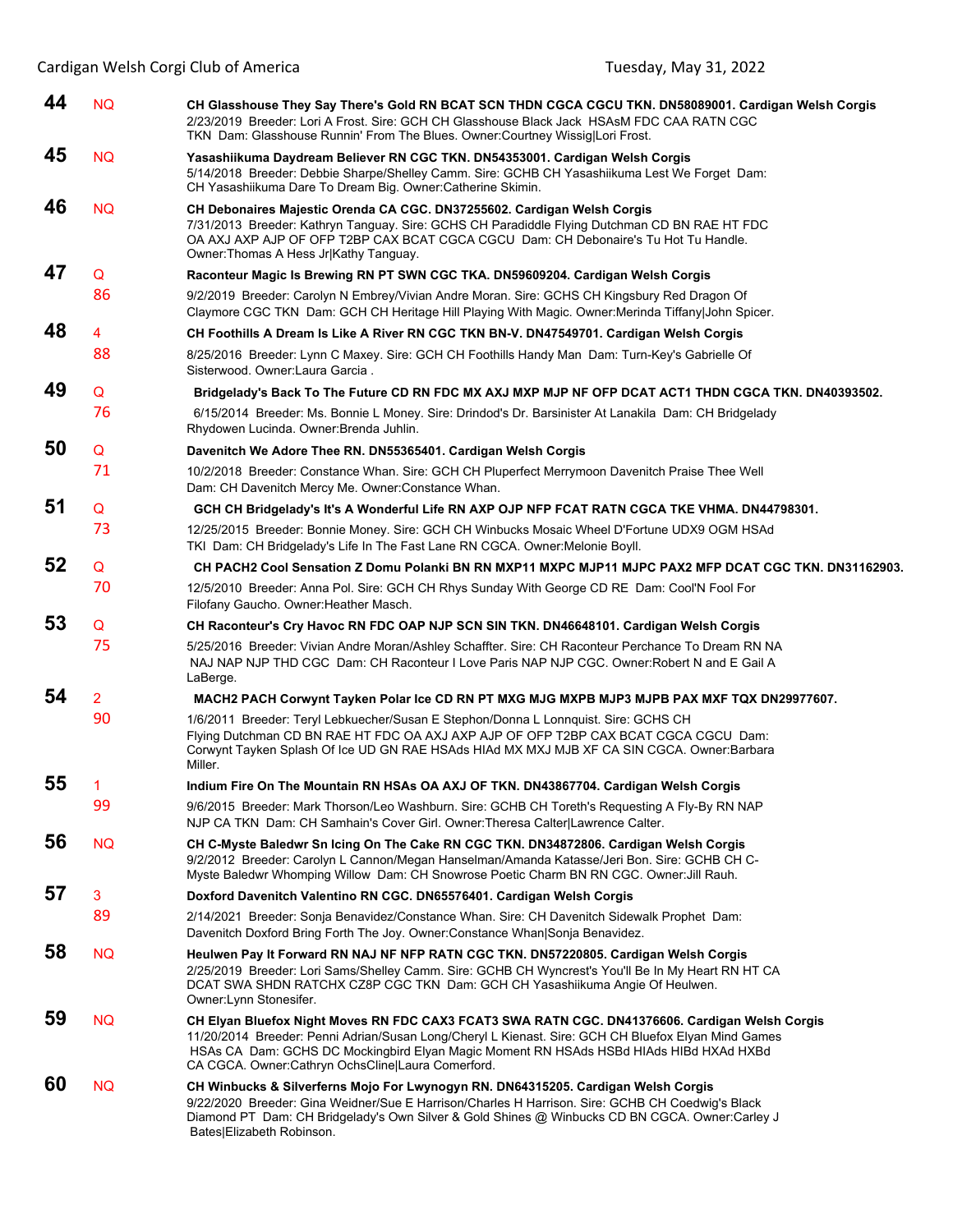|    | <b>Rally Advanced B</b> |                                                                                                                                                                                                                                                                                                       |  |  |
|----|-------------------------|-------------------------------------------------------------------------------------------------------------------------------------------------------------------------------------------------------------------------------------------------------------------------------------------------------|--|--|
| 63 | Q                       | MACH3 PACH9 RACH Aramora's Caught You Looking CD RM2 RAE2 MXC MJC MXP20 MXPC2 MJP20 MJPC2                                                                                                                                                                                                             |  |  |
|    | 90                      | DN28281201.<br>7/2/2010 Breeder: Kerry Tesch/Janice Tesch. Sire: CH Davenitch Jacob's Ladder Dam: MACH6 PACH<br>Aramoras Jet To The Dark Side CDX RE HT MXG2 MJG2 MXP3 MXPB MJP3 MJPB PAX. Owner:Janice<br>Tesch Kerry Tesch Janice Tesch Kerry Tesch.                                                |  |  |
| 64 | Q                       | Beitshemesh Chutzpah CD BN RE FDC NAP NJP CA BCAT CGCA TKN. DN36154401. Cardigan Welsh Corgis                                                                                                                                                                                                         |  |  |
|    | 85                      | 10/27/2012 Breeder: Dr. E Sundelowitz. Sire: CH Coedwig's Silversmith Dam: Woodfordgreen Vesta At<br>Beitshemesh. Owner: Kathryn Tanguay.                                                                                                                                                             |  |  |
| 65 | <b>NQ</b>               | Karina Mylyn Unleashed Murphy's Chaos RE TKN. DN54262504. Cardigan Welsh Corgis<br>6/5/2018 Breeder: Ms. Stephanie J Hoyer/Beverly L Mercer/Janet Jackson. Sire: CH Cadnoclun's<br>Dragonsteel Dam: GCHS CH Peach Nabs Karina I'M A Little Bit Country CA. Owner: Elizabeth<br>Taylor Zachary Taylor. |  |  |
| 66 | Q                       | MACH10 Rippling Waters Clover BN RE FDC MXC4 MJG4 MFC TQX T2B CGCA TKN. DN24755106. Cardigan Welsh Corgis                                                                                                                                                                                             |  |  |
|    | 87                      | 4/19/2009 Breeder: David Roderick/Peggy J Roderick. Sire: Teratams Hunter At Rippling Water Dam:<br>Scaura's Jessica Rabbit At Rw. Owner: Jo Powers.                                                                                                                                                  |  |  |
| 67 | Q                       | GCH CH Lanakila's Dwarf King Of Debonaire BN RE PT FDC BCAT CGCA TKN ATT. DN59701112. Cardigan Welsh Corgis                                                                                                                                                                                           |  |  |
|    | 79                      | 9/25/2019 Breeder: Heidi C L Kilgore. Sire: CH Cardiridge Blue Ain't My Color Dam: Lanakila's Something<br>Worth Hanging On To. Owner: Kathryn Tanguay.                                                                                                                                               |  |  |
| 68 | Q                       | GCH CH Dwysan's Addicted To Love CD BN RE TD BCAT ACT1 SWM SCME SEME SBME RATO TKDN52895202.                                                                                                                                                                                                          |  |  |
|    | 82                      | 2/10/2018 Breeder: Kathy Davis/Dr. Ryan Buzard/Jinnie Strickland. Sire: CH Aurigan's Kantasia Rolls<br>Royce Dam: GCHB CH Kingsbury Good Karma At Dwysan. Owner:Kathy Hannah Kathy Davis JJohn<br>Hannah.                                                                                             |  |  |
| 70 | Q                       | MACH2 Aramoras Livin On The Edge BN RE MXG MJG MXP MJP. DN36852505. Cardigan Welsh Corgis                                                                                                                                                                                                             |  |  |
|    | 87                      | 6/1/2013 Breeder: Kerry Tesch/Janice Tesch. Sire: CH Davenitch Jacob's Ladder Dam: MACH6 PACH<br>Aramoras Jet To The Dark Side CDX RE HT MXG2 MJG2 MXP3 MXPB MJP3 MJPB PAX. Owner: Janice<br>Tesch Kerry Tesch Kerry Tesch Janice Tesch.                                                              |  |  |
| 71 | Q                       | Winbuck's A Kiss Is Just A Smooch CD BN RE AXP AJP DCAT RATO CGCA CGCU TKN ATT. DN55606105.                                                                                                                                                                                                           |  |  |
|    | 87                      | 9/11/2018 Breeder: Gina Weidner/Sue E Harrison/Charles H Harrison. Sire: CH Coedwig's Timber Dam:<br>CH Bridgelady's Own Silver & Gold Shines @ Winbucks CD BN CGCA. Owner:Patricia Burgess.                                                                                                          |  |  |
| 72 | 2/HC                    | RACH Bluefox Quiet Thunder Of Dovehill UDX2 OM1 RM2 RAE3 MX MXJ DCAT THDA CGCA TKN. DN46773302.                                                                                                                                                                                                       |  |  |
|    | 100                     | 7/12/2016 Breeder: Cheryl Kienast/Madeline Lonas. Sire: GCH CH Dragonpatch Rolling Stone Dam: GCH<br>CH Bluefox Elyan Mirror Mirror PT CA BCAT. Owner: Robert Boeke Sally Boeke.                                                                                                                      |  |  |
| 73 | 4                       | MACH Aramora's No More Worries CD BN RE MXB MJB. DN41787202. Cardigan Welsh Corgis                                                                                                                                                                                                                    |  |  |
|    | 98                      | 1/16/2015 Breeder: Janice Tesch/Kerry Tesch. Sire: PACH Aramoras Great Expectations CD RA OA NAJ<br>MXP3 MXPB MJP3 MJPB PAX Dam: MACH3 PACH9 RACH Aramora's Caught You Looking CD RM2<br>RAE2 MXC MJC MXP20 MXPC2 MJP20 MJPC2 PAX9 OFP. Owner:Vanessa Tesch Vanessa<br>Tesch Janice Tesch.            |  |  |
| 74 | Q                       | CH RACH Xtacee BB 409 CDX RM3 RAE3 HT AXP OJP OFP DCAT THDN CGCA TKN. DN57863702. Cardigan Welsh Corgis                                                                                                                                                                                               |  |  |
|    | 97                      | 4/9/2019 Breeder: Kathryn Schwabe/Lisa Rhyner. Sire: GCHP CH Xtacee Beach Cruiser Dam: CH<br>Claymore's Edge Of Glory At Xtacee. Owner: Norbert W Kowall Kathryn Schwabe.                                                                                                                             |  |  |
| 75 | 3                       | Aramoras Rev It Up RE MXP2 MJP2. DN52849101. Cardigan Welsh Corgis                                                                                                                                                                                                                                    |  |  |
|    | 99                      | 2/27/2018 Breeder: Janice Tesch/Kerry Tesch. Sire: Vestavia Davenitch Ziggy Stardust HT Dam: MACH2<br>Aramoras Livin On The Edge BN RE MXG MJG MXP MJP. Owner: Janice Tesch Kerry Tesch Kerry<br>Tesch Janice Tesch.                                                                                  |  |  |
| 76 | Q                       | RACH4 Coedwig's He's My Obsession CD PCD BN RM10 RAE10 PT OAP NJP NFP CA BCAT SCN SIN SEN                                                                                                                                                                                                             |  |  |
|    | 97                      | DN32800005.<br>1/26/2012 Breeder: Kim Shira/Leo Eickhoff. Sire: DC Coedwig's Malachite RN HSAsc HSBd HIAdsc<br>HXAds Dam: CH Coedwig's Blue Dalhia. Owner: Ashley Brown.                                                                                                                              |  |  |
| 77 | Q                       | CH RACH Bossis Riverside Last Word At Amity CDX PCDX BN RM2 RAE2 FDC AXP AJP OFP SCN SBN CGC                                                                                                                                                                                                          |  |  |
|    | 94                      | DN44528102.<br>10/29/2015 Breeder: Deborah B Shindle/Jacque Glenn/Cindy Bossi. Sire: GCHS CH Kingsbury Red<br>Dragon Of Claymore CGC TKN Dam: GCH CH Riverside Telltail Goldigger CAA RATN CGC.<br>Owner: Jeannie Strong Jon Strong.                                                                  |  |  |
| 78 | Q                       | MACH RACH Aramora's Sweet And Spicy CD RM4 RAE3 MXG MJG MXP2 MJP NF TKI. DN41787201. Cardigan Welsh Corgis                                                                                                                                                                                            |  |  |
|    | 85                      | 1/16/2015 Breeder: Janice Tesch/Kerry Tesch. Sire: PACH Aramoras Great Expectations CD RA OA NAJ<br>MXP3 MXPB MJP3 MJPB PAX Dam: MACH3 PACH9 RACH Aramora's Caught You Looking CD RM2<br>RAE2 MXC MJC MXP20 MXPC2 MJP20 MJPC2 PAX9 OFP. Owner:Janice Tesch Kerry Tesch Janice<br>Tesch Kerry Tesch.   |  |  |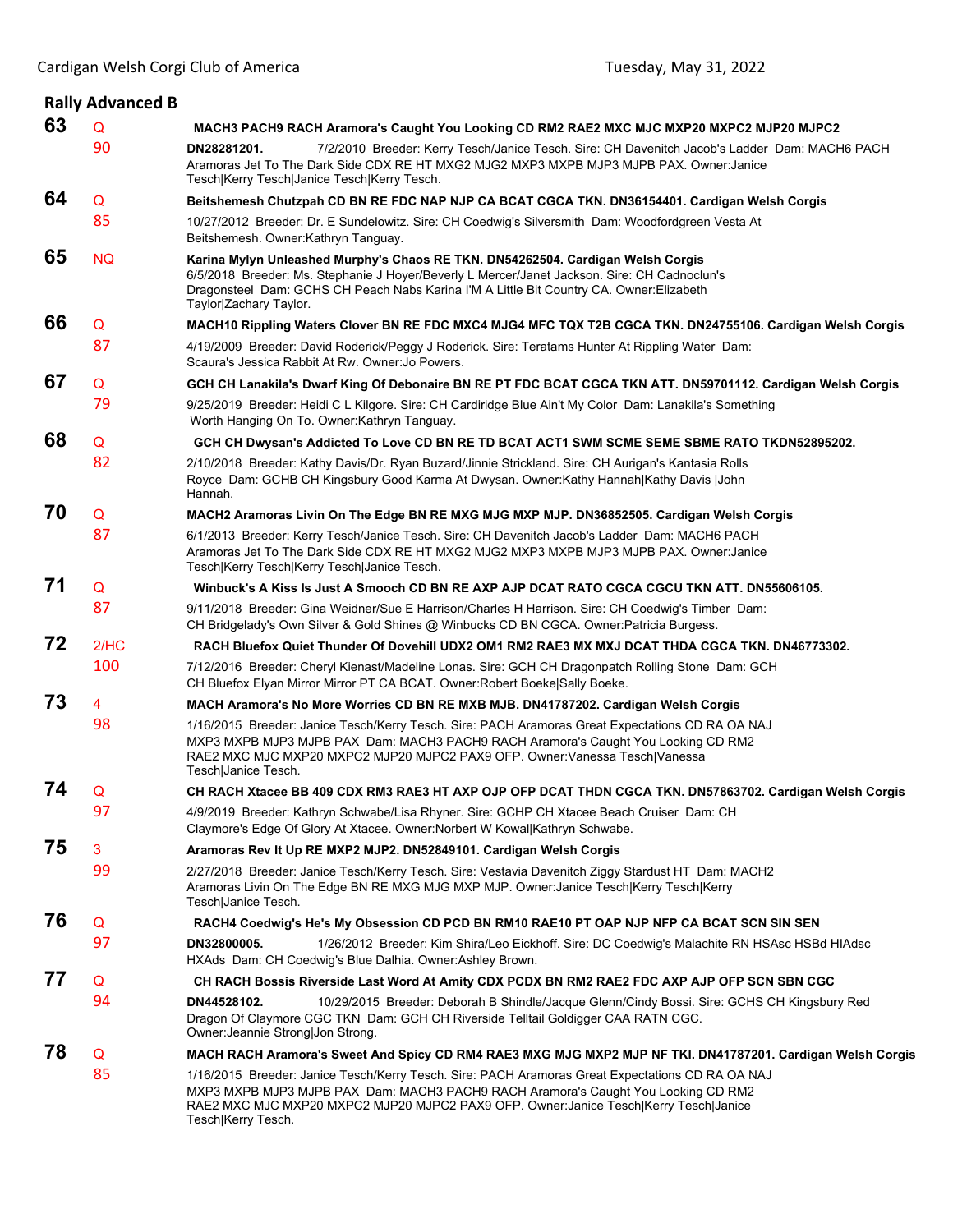|    |                          | Cardigan Welsh Corgi Club of America                                                               | Tuesday, May 31, 2022                                                                                                                                                                                                                                                                            |
|----|--------------------------|----------------------------------------------------------------------------------------------------|--------------------------------------------------------------------------------------------------------------------------------------------------------------------------------------------------------------------------------------------------------------------------------------------------|
| 79 | Q                        |                                                                                                    | GCHB CH Davenitch Doxford Sand Pipers Jewel CD BN RAE FDC OAP OJP NFP CA BCAT RATN CGCA TKI. DN41738203.                                                                                                                                                                                         |
|    | 87                       | Angelica. Owner: Sonja Benavidez Constance Whan.                                                   | 1/26/2015 Breeder: Constance Whan. Sire: CH Davenitch Sand Piper Dam: CH Davenitch Shooting Star                                                                                                                                                                                                 |
| 80 |                          |                                                                                                    | GCH CH RACH Bluefox Elyan Mvp CDX BN GN GO RM2 RAE3 PT CA DCAT CGCA TKA. DN38037601. Cardigan Welsh Corgis                                                                                                                                                                                       |
|    | 100                      | Owner:Kathryn Howse Susan Long Ella Young.                                                         | 10/18/2013 Breeder: Penni Adrian/Susan Long/Cheryl L Kienast. Sire: GCHG CH Twinroc Santa Paws PT<br>Dam: GCHS DC Mockingbird Elyan Magic Moment RN HSAds HSBd HIAds HIBd HXAd HXBd CA CGCA.                                                                                                     |
|    | <b>Rally Excellent A</b> |                                                                                                    |                                                                                                                                                                                                                                                                                                  |
| 61 | 2                        | Mylyn Karina Doc Bar None RA. DN59073003. Cardigan Welsh Corgis                                    |                                                                                                                                                                                                                                                                                                  |
|    | 88                       | Mylyn Karina Praying For Sunshine CGC. Owner: Kimberly Oderkirk. Elizabeth Taylor                  | 7/8/2019 Breeder: Beverly L Mercer/Stephanie Hoyer. Sire: GCHB CH Bluefox Quid Pro Quo Dam: CH                                                                                                                                                                                                   |
| 62 | 1.                       |                                                                                                    | Woodrose Run To Me RA FDC NAJ CGCA TKN. DN47643401. Cardigan Welsh Corgis                                                                                                                                                                                                                        |
|    | 92                       | Bring It On. Owner: Christine Wiecek.                                                              | 11/5/2016 Breeder: Karen Lyons. Sire: CH Woodrose All Things Considered HSAs Dam: CH Woodrose                                                                                                                                                                                                    |
|    | <b>Rally Excellent B</b> |                                                                                                    |                                                                                                                                                                                                                                                                                                  |
| 63 | <b>AB</b>                | DN28281201.<br>Tesch Kerry Tesch Janice Tesch Kerry Tesch.                                         | MACH3 PACH9 RACH Aramora's Caught You Looking CD RM2 RAE2 MXC MJC MXP20 MXPC2 MJP20 MJPC2 PAX9 OFP.<br>7/2/2010 Breeder: Kerry Tesch/Janice Tesch. Sire: CH Davenitch Jacob's Ladder Dam: MACH6 PACH<br>Aramoras Jet To The Dark Side CDX RE HT MXG2 MJG2 MXP3 MXPB MJP3 MJPB PAX. Owner: Janice |
| 64 | Q                        |                                                                                                    | Beitshemesh Chutzpah CD BN RE FDC NAP NJP CA BCAT CGCA TKN. DN36154401. Cardigan Welsh Corgis                                                                                                                                                                                                    |
|    | 78                       | Beitshemesh. Owner: Kathryn Tanguay.                                                               | 10/27/2012 Breeder: Dr. E Sundelowitz. Sire: CH Coedwig's Silversmith Dam: Woodfordgreen Vesta At                                                                                                                                                                                                |
| 65 | Q                        |                                                                                                    | Karina Mylyn Unleashed Murphy's Chaos RE TKN. DN54262504. Cardigan Welsh Corgis                                                                                                                                                                                                                  |
|    | 72                       | Taylor Zachary Taylor.                                                                             | 6/5/2018 Breeder: Ms. Stephanie J Hoyer/Beverly L Mercer/Janet Jackson. Sire: CH Cadnoclun's<br>Dragonsteel Dam: GCHS CH Peach Nabs Karina I'M A Little Bit Country CA. Owner: Elizabeth                                                                                                         |
| 66 | Q                        |                                                                                                    | MACH10 Rippling Waters Clover BN RE FDC MXC4 MJG4 MFC TQX T2B CGCA TKN. DN24755106. Cardigan Welsh Corgis                                                                                                                                                                                        |
|    | 92                       | Scaura's Jessica Rabbit At Rw. Owner: Jo Powers.                                                   | 4/19/2009 Breeder: David Roderick/Peggy J Roderick. Sire: Teratams Hunter At Rippling Water Dam:                                                                                                                                                                                                 |
| 67 | Q                        |                                                                                                    | GCH CH Lanakila's Dwarf King Of Debonaire BN RE PT FDC BCAT CGCA TKN ATT. DN59701112. Cardigan Welsh Corgis                                                                                                                                                                                      |
|    | 70                       | Worth Hanging On To. Owner: Kathryn Tanguay.                                                       | 9/25/2019 Breeder: Heidi C L Kilgore. Sire: CH Cardiridge Blue Ain't My Color Dam: Lanakila's Something                                                                                                                                                                                          |
| 68 | Q                        |                                                                                                    | GCH CH Dwysan's Addicted To Love CD BN RE TD BCAT ACT1 SWM SCME SEME SBME RATO TKA. DN52895202.                                                                                                                                                                                                  |
|    | 78                       | Hannah.                                                                                            | 2/10/2018 Breeder: Kathy Davis/Dr. Ryan Buzard/Jinnie Strickland. Sire: CH Aurigan's Kantasia Rolls<br>Royce Dam: GCHB CH Kingsbury Good Karma At Dwysan. Owner:Kathy Hannah Kathy Davis  John                                                                                                   |
| 70 | 1                        |                                                                                                    | MACH2 Aramoras Livin On The Edge BN RE MXG MJG MXP MJP. DN36852505. Cardigan Welsh Corgis                                                                                                                                                                                                        |
|    | 100                      |                                                                                                    | 6/1/2013 Breeder: Kerry Tesch/Janice Tesch. Sire: CH Davenitch Jacob's Ladder Dam: MACH6 PACH<br>Aramoras Jet To The Dark Side CDX RE HT MXG2 MJG2 MXP3 MXPB MJP3 MJPB PAX. Owner: Janice                                                                                                        |
| 71 | Q                        | Tesch Kerry Tesch Kerry Tesch Janice Tesch.                                                        | Winbuck's A Kiss Is Just A Smooch CD BN RE AXP AJP DCAT RATO CGCA CGCU TKN ATT. DN55606105.                                                                                                                                                                                                      |
|    | 80                       |                                                                                                    | 9/11/2018 Breeder: Gina Weidner/Sue E Harrison/Charles H Harrison. Sire: CH Coedwig's Timber Dam:<br>CH Bridgelady's Own Silver & Gold Shines @ Winbucks CD BN CGCA. Owner:Patricia Burgess.                                                                                                     |
| 72 | 3.                       |                                                                                                    | RACH Bluefox Quiet Thunder Of Dovehill UDX2 OM1 RM2 RAE3 MX MXJ DCAT THDA CGCA TKN. DN46773302. Cardigan                                                                                                                                                                                         |
|    | 99                       | <b>Welsh Corgis</b><br>CH Bluefox Elyan Mirror Mirror PT CA BCAT. Owner: Robert Boeke Sally Boeke. | 7/12/2016 Breeder: Cheryl Kienast/Madeline Lonas. Sire: GCH CH Dragonpatch Rolling Stone Dam: GCH                                                                                                                                                                                                |
| 73 | Q                        |                                                                                                    | MACH Aramora's No More Worries CD BN RE MXB MJB. DN41787202. Cardigan Welsh Corgis                                                                                                                                                                                                               |
|    | 90                       | Tesch Janice Tesch.                                                                                | 1/16/2015 Breeder: Janice Tesch/Kerry Tesch. Sire: PACH Aramoras Great Expectations CD RA OA NAJ<br>MXP3 MXPB MJP3 MJPB PAX Dam: MACH3 PACH9 RACH Aramora's Caught You Looking CD RM2<br>RAE2 MXC MJC MXP20 MXPC2 MJP20 MJPC2 PAX9 OFP. Owner: Vanessa Tesch Vanessa                             |
| 74 | Q                        |                                                                                                    | CH RACH Xtacee BB 409 CDX RM3 RAE3 HT AXP OJP OFP DCAT THDN CGCA TKN. DN57863702. Cardigan Welsh Corgis                                                                                                                                                                                          |
|    | 98                       | Claymore's Edge Of Glory At Xtacee. Owner: Norbert W Kowal Kathryn Schwabe.                        | 4/9/2019 Breeder: Kathryn Schwabe/Lisa Rhyner. Sire: GCHP CH Xtacee Beach Cruiser Dam: CH                                                                                                                                                                                                        |
| 75 | Q                        | Aramoras Rev It Up RE MXP2 MJP2. DN52849101. Cardigan Welsh Corgis                                 |                                                                                                                                                                                                                                                                                                  |
|    | 98                       |                                                                                                    | 2/27/2018 Breeder: Janice Tesch/Kerry Tesch. Sire: Vestavia Davenitch Ziggy Stardust HT Dam: MACH2<br>Aramoras Livin On The Edge BN RE MXG MJG MXP MJP. Owner: Janice Tesch Kerry Tesch Kerry                                                                                                    |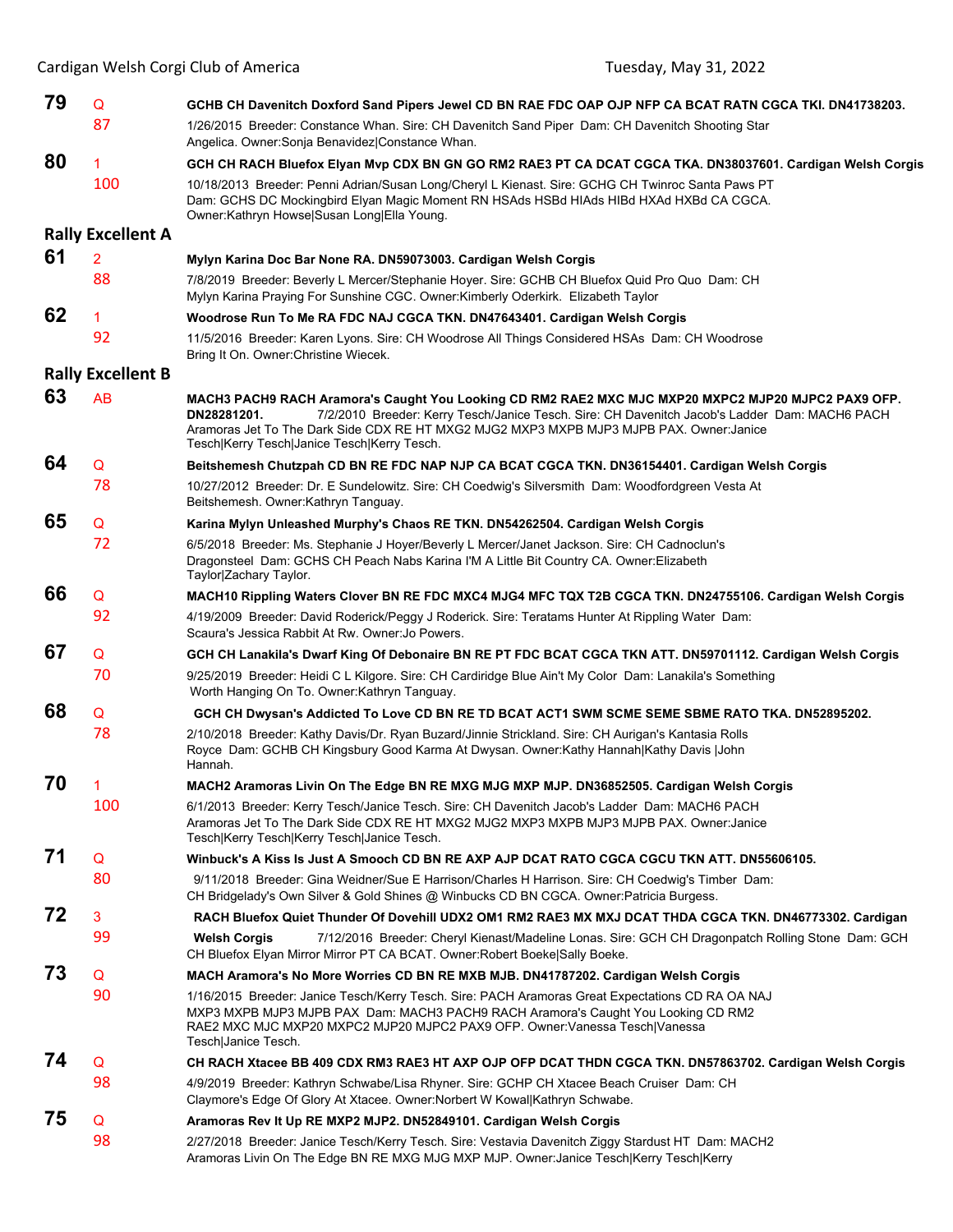| 76 | Q                   | RACH4 Coedwig's He's My Obsession CD PCD BN RM10 RAE10 PT OAP NJP NFP CA BCAT DN32800005. 1/26/2012                                                                                                                                                                                                                                                            |  |
|----|---------------------|----------------------------------------------------------------------------------------------------------------------------------------------------------------------------------------------------------------------------------------------------------------------------------------------------------------------------------------------------------------|--|
|    | 98                  | Breeder: Kim Shira/Leo Eickhoff. Sire: DC Coedwig's Malachite RN HSAsc HSBd HIAdsc<br>HXAds Dam: CH Coedwig's Blue Dalhia. Owner: Ashley Brown.                                                                                                                                                                                                                |  |
| 77 | 4                   | CH RACH Bossis Riverside Last Word At Amity CDX PCDX BN RM2 RAE2 FDC AXP AJP OFP SCN S                                                                                                                                                                                                                                                                         |  |
|    | 99                  | 10/29/2015 Breeder: Deborah B Shindle/Jacque Glenn/Cindy Bossi. Sire: GCHS CH Kingsbury Red<br>DN44528102.<br>Dragon Of Claymore CGC TKN Dam: GCH CH Riverside Telltail Goldigger CAA RATN CGC.<br>Owner: Jeannie Strong Jon Strong.                                                                                                                           |  |
| 78 | 2                   | MACH RACH Aramora's Sweet And Spicy CD RM4 RAE3 MXG MJG MXP2 MJP NF TKI. DN41787201. Cardigan Welsh Corgis                                                                                                                                                                                                                                                     |  |
|    | 100                 | 1/16/2015 Breeder: Janice Tesch/Kerry Tesch. Sire: PACH Aramoras Great Expectations CD RA OA NAJ<br>MXP3 MXPB MJP3 MJPB PAX Dam: MACH3 PACH9 RACH Aramora's Caught You Looking CD RM2<br>RAE2 MXC MJC MXP20 MXPC2 MJP20 MJPC2 PAX9 OFP. Owner:Janice Tesch Kerry Tesch Janice<br>Tesch Kerry Tesch.                                                            |  |
| 79 | Q                   | GCHB CH Davenitch Doxford Sand Pipers Jewel CD BN RAE FDC OAP OJP NFP CA DN41738203.                                                                                                                                                                                                                                                                           |  |
|    | 96                  | 1/26/2015 Breeder: Constance Whan. Sire: CH Davenitch Sand Piper Dam: CH Davenitch Shooting Star<br>Angelica. Owner: Sonja Benavidez Constance Whan.                                                                                                                                                                                                           |  |
| 80 | Q                   | GCH CH RACH Bluefox Elyan Mvp CDX BN GN GO RM2 RAE3 PT CA DCAT CGCA TKA. DN38037601. Cardigan Welsh Corgis                                                                                                                                                                                                                                                     |  |
|    | 94                  | 10/18/2013 Breeder: Penni Adrian/Susan Long/Cheryl L Kienast. Sire: GCHG CH Twinroc Santa Paws PT<br>Dam: GCHS DC Mockingbird Elyan Magic Moment RN HSAds HSBd HIAds HIBd HXAd HXBd CA CGCA.<br>Owner:Kathryn Howse Susan Long Ella Young.                                                                                                                     |  |
| 81 | Q                   | Obsidian's New Sensation RE PT OAP OJP NFP SCN CGC TKA. DN48476207. Cardigan Welsh Corgis                                                                                                                                                                                                                                                                      |  |
|    | 93                  | 12/29/2016 Breeder: Michelle Boydston. Sire: CH Redbud Being F'the Benefit Of Mr. Kite Dam: GCHS CH<br>Obsidian's Sky's The Limit. Owner: Dennis Ackerson and Barbara Ackerson Michelle Boydston.                                                                                                                                                              |  |
|    | <b>Rally Master</b> |                                                                                                                                                                                                                                                                                                                                                                |  |
| 63 | <b>AB</b>           | MACH3 PACH9 RACH Aramora's Caught You Looking CD RM2 RAE2 MXC MJC MXP20 MXPC2 MJP20 MJPC2 PAX9 OFP.<br>7/2/2010 Breeder: Kerry Tesch/Janice Tesch. Sire: CH Davenitch Jacob's Ladder Dam: MACH6 PACH<br>DN28281201.<br>Aramoras Jet To The Dark Side CDX RE HT MXG2 MJG2 MXP3 MXPB MJP3 MJPB PAX. Owner: Janice<br>Tesch Kerry Tesch Janice Tesch Kerry Tesch. |  |
| 72 | Q                   | RACH Bluefox Quiet Thunder Of Dovehill UDX2 OM1 RM2 RAE3 MX MXJ DCAT THDA CGCA TKN. DN46773302.                                                                                                                                                                                                                                                                |  |
|    | 90                  | 7/12/2016 Breeder: Cheryl Kienast/Madeline Lonas. Sire: GCH CH Dragonpatch Rolling Stone Dam: GCH<br>CH Bluefox Elyan Mirror Mirror PT CA BCAT. Owner: Robert Boeke Sally Boeke.                                                                                                                                                                               |  |
| 73 | Q                   | MACH Aramora's No More Worries CD BN RE MXB MJB. DN41787202. Cardigan Welsh Corgis                                                                                                                                                                                                                                                                             |  |
|    | 77                  | 1/16/2015 Breeder: Janice Tesch/Kerry Tesch. Sire: PACH Aramoras Great Expectations CD RA OA NAJ<br>MXP3 MXPB MJP3 MJPB PAX Dam: MACH3 PACH9 RACH Aramora's Caught You Looking CD RM2<br>RAE2 MXC MJC MXP20 MXPC2 MJP20 MJPC2 PAX9 OFP. Owner:Vanessa Tesch Vanessa<br>Tesch Janice Tesch.                                                                     |  |
| 74 | Q                   | CH RACH Xtacee BB 409 CDX RM3 RAE3 HT AXP OJP OFP DCAT THDN CGCA TKN. DN57863702. Cardigan Welsh Corgis                                                                                                                                                                                                                                                        |  |
|    | 94                  | 4/9/2019 Breeder: Kathryn Schwabe/Lisa Rhyner. Sire: GCHP CH Xtacee Beach Cruiser Dam: CH<br>Claymore's Edge Of Glory At Xtacee. Owner:Norbert W Kowal Kathryn Schwabe.                                                                                                                                                                                        |  |
| 75 | Q                   | Aramoras Rev It Up RE MXP2 MJP2. DN52849101. Cardigan Welsh Corgis                                                                                                                                                                                                                                                                                             |  |
|    | 80                  | 2/27/2018 Breeder: Janice Tesch/Kerry Tesch. Sire: Vestavia Davenitch Ziggy Stardust HT Dam: MACH2<br>Aramoras Livin On The Edge BN RE MXG MJG MXP MJP. Owner: Janice Tesch Kerry Tesch Kerry<br>Tesch Janice Tesch.                                                                                                                                           |  |
| 76 | Q                   | RACH4 Coedwig's He's My Obsession CD PCD BN RM10 RAE10 PT OAP NJP NFP CA BCAT SCN SIN SEN                                                                                                                                                                                                                                                                      |  |
|    | 93                  | DN32800005.<br>1/26/2012 Breeder: Kim Shira/Leo Eickhoff. Sire: DC Coedwig's Malachite RN HSAsc HSBd HIAdsc<br>HXAds Dam: CH Coedwig's Blue Dalhia. Owner: Ashley Brown.                                                                                                                                                                                       |  |
| 77 | 4                   | CH RACH Bossis Riverside Last Word At Amity CDX PCDX BN RM2 RAE2 FDC AXP AJP OFP SCN SBN CGC                                                                                                                                                                                                                                                                   |  |
|    | 99                  | 10/29/2015 Breeder: Deborah B Shindle/Jacque Glenn/Cindy Bossi. Sire: GCHS CH Kingsbury Red<br>DN44528102.<br>Dragon Of Claymore CGC TKN Dam: GCH CH Riverside Telltail Goldigger CAA RATN CGC.<br>Owner: Jeannie Strong Jon Strong.                                                                                                                           |  |
| 78 | Q                   | MACH RACH Aramora's Sweet And Spicy CD RM4 RAE3 MXG MJG MXP2 MJP NF TKI. DN41787201. Cardigan Welsh Corgis                                                                                                                                                                                                                                                     |  |
|    | 90                  | 1/16/2015 Breeder: Janice Tesch/Kerry Tesch. Sire: PACH Aramoras Great Expectations CD RA OA NAJ<br>MXP3 MXPB MJP3 MJPB PAX Dam: MACH3 PACH9 RACH Aramora's Caught You Looking CD RM2<br>RAE2 MXC MJC MXP20 MXPC2 MJP20 MJPC2 PAX9 OFP. Owner:Janice Tesch Kerry Tesch Janice<br>Tesch Kerry Tesch.                                                            |  |
| 79 | Q                   | GCHB CH Davenitch Doxford Sand Pipers Jewel CD BN RAE FDC OAP OJP NFP CA BCAT RATN CGCA TKI. DN41738203.                                                                                                                                                                                                                                                       |  |
|    | 85                  | 1/26/2015 Breeder: Constance Whan. Sire: CH Davenitch Sand Piper Dam: CH Davenitch Shooting Star<br>Angelica. Owner: Sonja Benavidez Constance Whan.                                                                                                                                                                                                           |  |